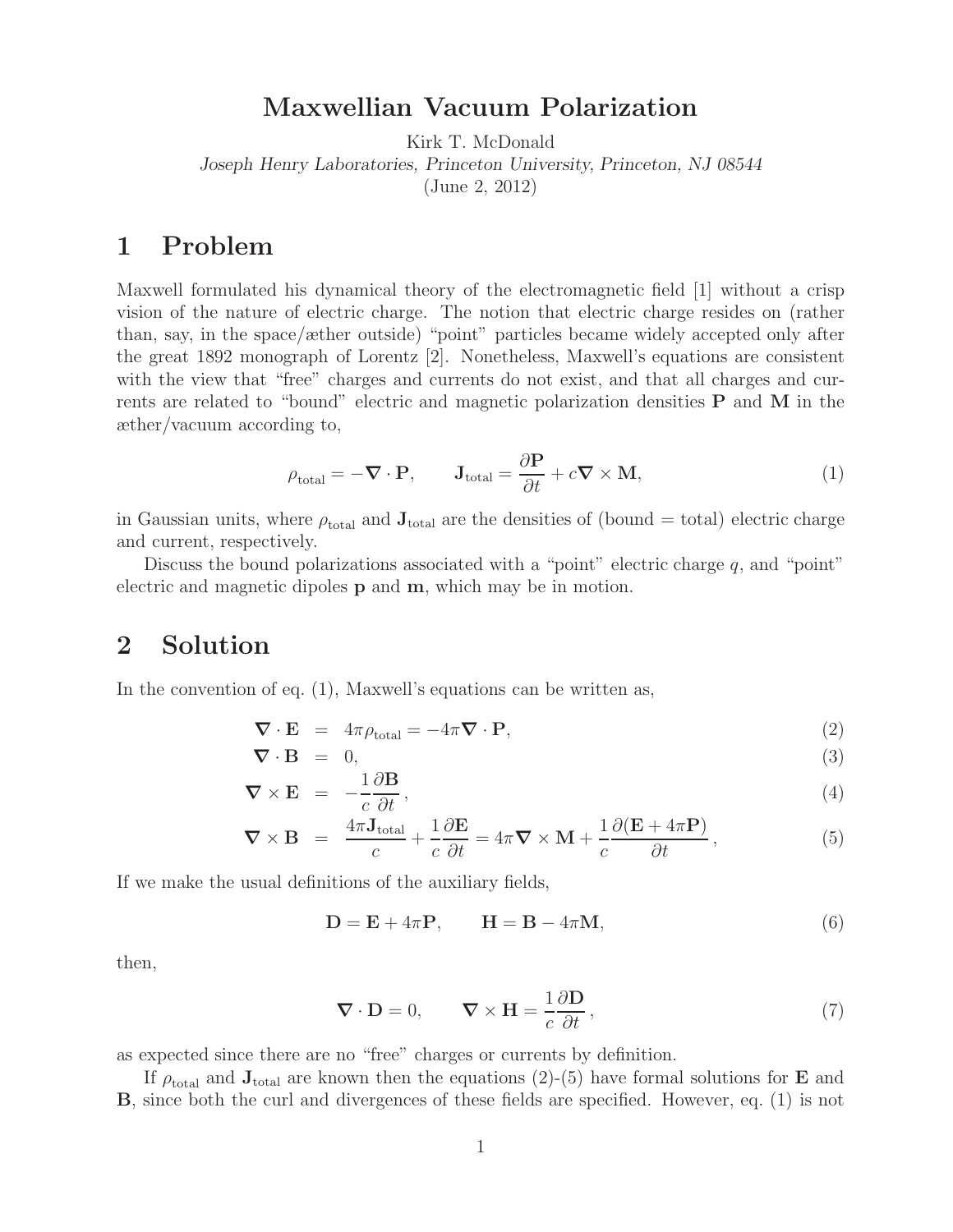sufficient to determine **P** and **M** uniquely, as the curl of **P** and the divergence of **M** are not known. In general, the polarization densities are not well defined, and only become so upon imposition of some auxiliary condition(s).

In this note we show that an assumption of spherical symmetry is sufficient to determine the electric-polarization density associated with a point charge at rest, and that "simple" additional assumptions permit determination of the polarization densities for electric and magnetic dipoles.

#### **2.1 Point Charge** <sup>q</sup>

We first consider a point charge  $q$  at rest, in vacuum, at the origin. The electric field in this rest frame is,

$$
\mathbf{E}_0 = \frac{q\,\hat{\mathbf{r}}_0}{r_0^2} \,. \tag{8}
$$

This case is spherically symmetric, so we expect the electric polarization  $P_0$  to be spherically symmetric also, such that the integral form of eq. (2) yields,

$$
\mathbf{P}_0 = -\frac{q\,\hat{\mathbf{r}}_0}{4\pi r_0^2} = -\frac{\mathbf{E}_0}{4\pi} \,. \tag{9}
$$

Thus,  $D_0 = E_0 + 4\pi P_0 = 0$  here (except at the origin where the fields are not defined). Of course, there is zero magnetic polarization in this case,

$$
\mathbf{M}_0 = 0.\tag{10}
$$

The relativistic transformations of densities **P** and **M** were first discussed by Lorentz [4], who noted that they follow the same transformations as do the magnetic and electric fields  $\mathbf{B} = \mathbf{H} + 4\pi\mathbf{M}$  and  $\mathbf{E} = \mathbf{D} - 4\pi\mathbf{P}$ , respectively,

$$
\mathbf{P} = \gamma \left( \mathbf{P}_0 + \frac{\mathbf{v}}{c} \times \mathbf{M}_0 \right) - (\gamma - 1)(\hat{\mathbf{v}} \cdot \mathbf{P}_0)\hat{\mathbf{v}}, \quad \mathbf{M} = \gamma \left( \mathbf{M}_0 - \frac{\mathbf{v}}{c} \times \mathbf{P}_0 \right) - (\gamma - 1)(\hat{\mathbf{v}} \cdot \mathbf{M}_0)\hat{\mathbf{v}}, (11)
$$

where the inertial lab frame moves with velocity **v** with respect to the (inertial) rest frame of the polarization densities, and  $\gamma = 1/\sqrt{1 - v^2/c^2}$ .

Thus, in a lab frame where charge <sup>q</sup> moves with constant, low, velocity **v** its associated polarization densities are, at the instant the charge is at the origin,

$$
\mathbf{P} \approx \mathbf{P}_0 + \frac{\mathbf{v}}{c} \times \mathbf{M}_0 = -\frac{q\,\hat{\mathbf{r}}}{4\pi r^2}, \qquad \mathbf{M} \approx \mathbf{M}_0 - \frac{\mathbf{v}}{c} \times \mathbf{P}_0 = \frac{\mathbf{v}}{c} \times \frac{q\,\hat{\mathbf{r}}}{4\pi r^2}.
$$
 (12)

The polarization densities (9) and (12) are nonzero everywhere in the "empty" space around the charge. We might then characterize them as Maxwellian vacuum polarization.

The now-standard view, following Lorentz [2], that the polarization densities are zero in the "empty" space outside the charge, corresponds to the quantum view that photons carry no electric charge. This contrasts with the strong interaction, in which the massless quanta (gluons) carry strong charge (color), making the theory nonlinear. Quantum electrodynamics includes effects of vacuum polarization associated with "virtual" pairs of particle/antiparticles with opposite electric charges, which induces tiny nonlinearities that can be ignored in classical electrodynamics.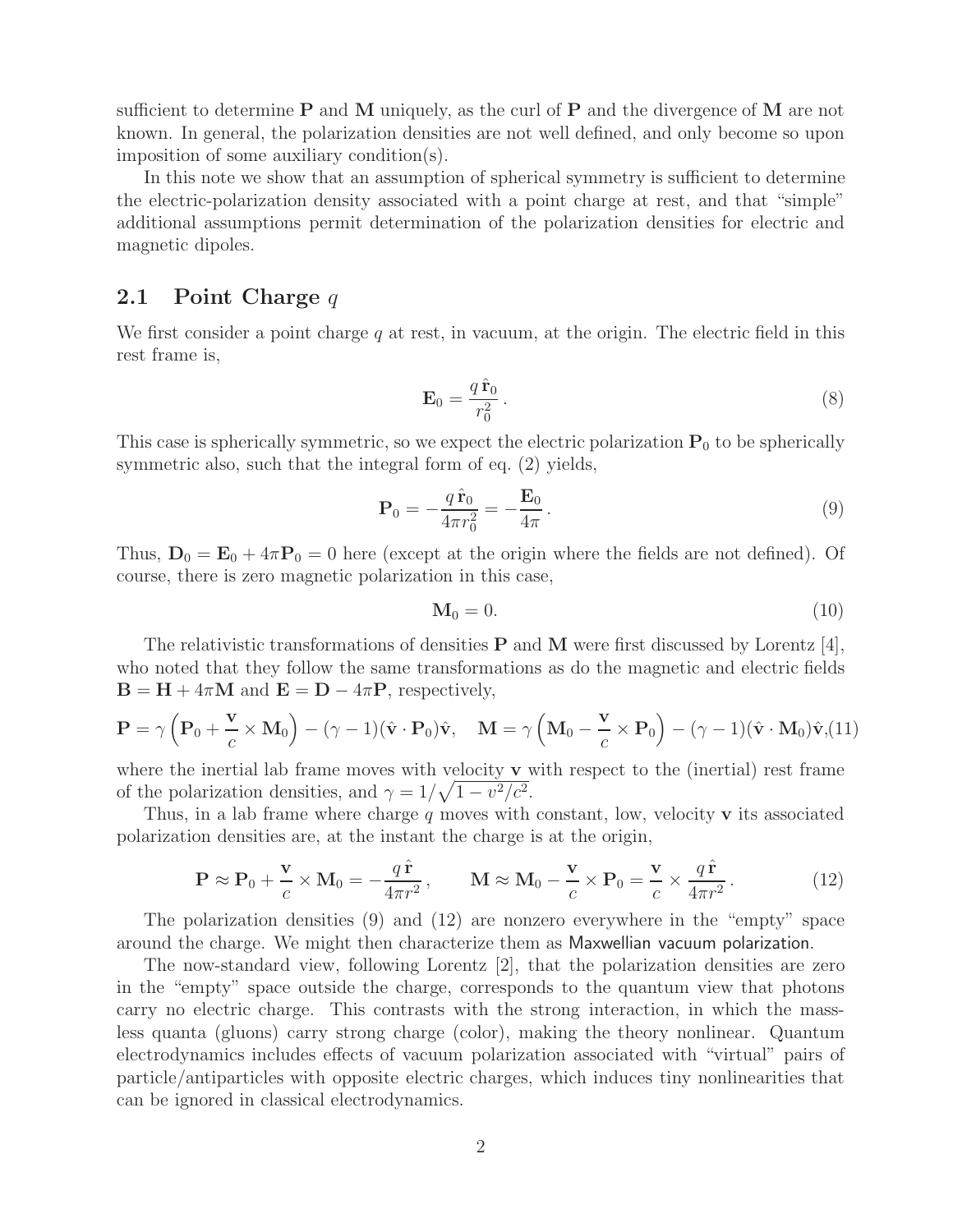# **2.2 "Point" Dipoles**

We consider now the case of a "point" particle that has electric and magnetic dipole moments  $\mathbf{p}_0$  and  $\mathbf{m}_0$  in its rest frame.

The electric dipole can be thought of as due to a pair of equal and opposite charges with small separation, and the electric field is the sum of that of the two charges,<sup>1</sup>

$$
\mathbf{E}_0 = \frac{3(\mathbf{p}_0 \cdot \hat{\mathbf{r}}_0)\hat{\mathbf{r}}_0 - \mathbf{p}_0}{r_0^3} - \frac{4\pi \mathbf{p}_0 \,\delta^3(\mathbf{r}_0)}{3} \,. \tag{13}
$$

If we suppose that the total electric-polarization density associated with the two charges is the sum of their polarization densities, then away from the origin,

$$
\mathbf{P}_0(r>0) = -\frac{\mathbf{E}_0(r>0)}{4\pi} = -\frac{3(\mathbf{p}_0 \cdot \hat{\mathbf{r}}_0)\hat{\mathbf{r}}_0 - \mathbf{p}_0}{4\pi r_0^3}.
$$
(14)

To determine the polarization density at the origin we require that the dipole moment  $p_0$ be equal to the integral of the electric polarization density  $P_0$ ,

$$
\mathbf{p}_0 = \int \mathbf{P}_0 \, d\text{Vol}. \tag{15}
$$

Noting that, $^2$ 

$$
\int \frac{3(\mathbf{p} \cdot \hat{\mathbf{r}})\hat{\mathbf{r}} - \mathbf{p}}{4\pi r^3} d\text{Vol} = -\frac{\mathbf{p}}{3},\tag{16}
$$

we find,

$$
\mathbf{P}_0 = -\frac{3(\mathbf{p}_0 \cdot \hat{\mathbf{r}}_0)\hat{\mathbf{r}}_0 - \mathbf{p}_0}{4\pi r_0^3} + \frac{2\mathbf{p}_0 \,\delta^3(\mathbf{r}_0)}{3} \,. \tag{17}
$$

This is very different from the usual form  $\mathbf{P}_{0,\text{free}} = \mathbf{p}_0 \delta^3(\mathbf{r}_0)$  obtained by supposing that the electric polarization density of a point dipole is just the delta-function density of its dipole electric polarization density of a point dipole is just the delta-function density of its dipole moment  $\mathbf{p}_0$ .

We suppose here that the magnetic moment  $\mathbf{m}_0$  is due to a circulating electric current. If we take the view that electrodynamics in vacuum outside of the moment is the same whether the moment is due to magnetic charges or electric currents, then the magnetic polarization density has the form of eq. (17) for  $r_0 > 0$ , but with a sign change corresponding to the sign change in eq. (6) for the relation of the electric and magnetic polarization densities and the electromagnetic fields. If we also require that the dipole moment  $\mathbf{m}_0$  be equal to the integral of the magnetic polarization density  $M_0$ , then the latter has the form,

$$
\mathbf{M}_0 = \frac{3(\mathbf{m}_0 \cdot \hat{\mathbf{r}}_0)\hat{\mathbf{r}}_0 - \mathbf{m}_0}{4\pi r_0^3} + \frac{4\mathbf{m}_0 \,\delta^3(\mathbf{r}_0)}{3} \,. \tag{18}
$$

<sup>&</sup>lt;sup>1</sup>See, for example, eq.  $(4.20)$  of  $[3]$ .

<sup>&</sup>lt;sup>2</sup>See, for example, eq.  $(4.18)$  of  $\overline{3}$ .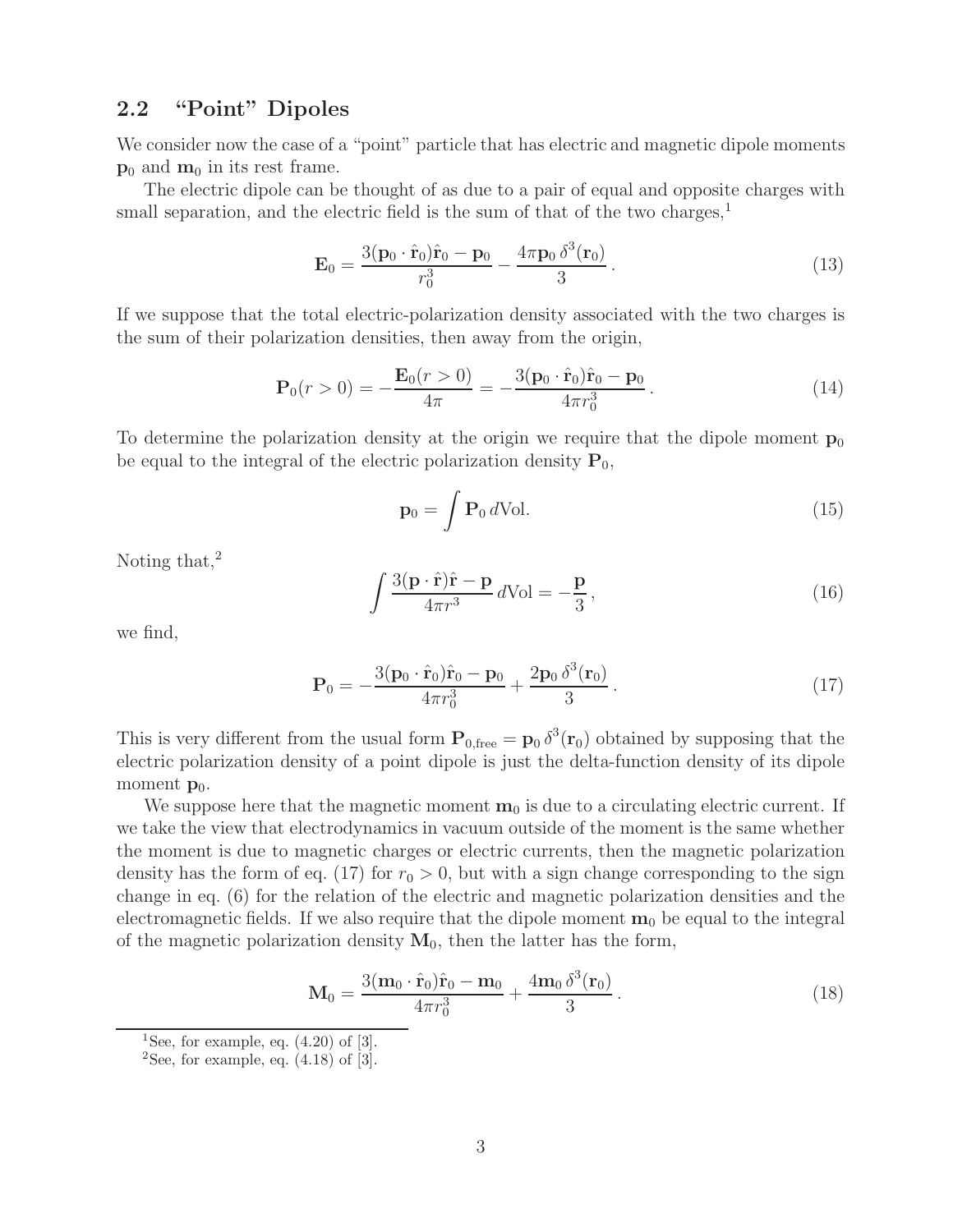According to eqs. (17)-(18) the fields  $D_0$  and  $H_0$  are zero except at the origin,<sup>3</sup> noting that for a current-loop magnetic dipole,<sup>4</sup>

$$
\mathbf{B}_0 = \frac{3(\mathbf{m}_0 \cdot \hat{\mathbf{r}}_0)\hat{\mathbf{r}}_0 - \mathbf{m}_0}{r_0^3} + \frac{8\pi \mathbf{m}_0 \,\delta^3(\mathbf{r}_0)}{3}.
$$
 (19)

For low velocities of the lab frame relative the to rest frame, the lab-frame polarization densities (at the instant when the particle is at the origin) follow from eqs.  $(17)-(18)$  as,

$$
\mathbf{P} \approx \mathbf{P}_0 + \frac{\mathbf{v}}{c} \times \mathbf{M}_0
$$
\n
$$
\approx -\frac{3(\mathbf{p}_0 \cdot \hat{\mathbf{r}})\hat{\mathbf{r}} - \mathbf{p}_0}{4\pi r^3} + \frac{2\mathbf{p}_0 \delta^3(\mathbf{r})}{3} + \frac{\mathbf{v}}{c} \times \left(\frac{3(\mathbf{m}_0 \cdot \hat{\mathbf{r}})\hat{\mathbf{r}} - \mathbf{m}_0}{4\pi r^3} + \frac{4\mathbf{m}_0 \delta^3(\mathbf{r})}{3}\right), \quad (20)
$$
\n
$$
\mathbf{M} \approx \mathbf{M}_0 - \frac{\mathbf{v}}{c} \times \mathbf{P}_0
$$
\n
$$
\approx \frac{3(\mathbf{m}_0 \cdot \hat{\mathbf{r}})\hat{\mathbf{r}} - \mathbf{m}_0}{4\pi r^3} + \frac{4\mathbf{m}_0 \delta^3(\mathbf{r})}{3} + \frac{\mathbf{v}}{c} \times \left(\frac{3(\mathbf{p}_0 \cdot \hat{\mathbf{r}})\hat{\mathbf{r}} - \mathbf{p}_0}{4\pi r^3} - \frac{2\mathbf{p}_0 \delta^3(\mathbf{r})}{3}\right). \quad (21)
$$

The meaning of moving dipole moments is ambiguous,<sup>5</sup> so in the lab frame we define the electric and magnetic dipole moments as integrals of the lab-frame polarization densities,

$$
\mathbf{p} \equiv \int \mathbf{P} \ d\text{Vol}, \qquad \mathbf{m} \equiv \int \mathbf{M} \ d\text{Vol}. \tag{22}
$$

Then, the dipole moments in the lab frame are related to those in the rest frame by,

$$
\mathbf{p} \approx \mathbf{p}_0 + \frac{\mathbf{v}}{c} \times \mathbf{m}_0, \qquad \mathbf{m} \approx \mathbf{m}_0 - \frac{\mathbf{v}}{c} \times \mathbf{p}_0.
$$
 (23)

*However, the fields associated with an electric and/or magnetic dipole moving at low velocity are not simply the instantaneous fields of the moments* **p** *and* **m***, which leads to ambiguities in interpretations of the physical significance of the dipole moments* **p** *and* **m** *in the lab frame [6, 7].*

In sum, the classical electrodynamics of Maxwell permits vacuum polarization to be prominent. While it often stated that the Lorentz force law is the needed addition to Maxwell's equation to complete the theoretical structure of classical electrodynamics, it can be underappreciated that this law includes the insight that all electric charge resides on "particles" that also have mass, such that vacuum polarization can/should be neglected. In effect, the Lorentz force law of 1892 [2] eliminated the classical æther.

<sup>&</sup>lt;sup>3</sup>In case of an electret with uniform electric polarization in its interior, one can complete the solution by assuming that the polarization is zero outside the electret (as in prob. 4.11 of [5]) or one can permit vacuum polarization outside such that  $D_0 = 0$  everywhere.

 $4$ See, for example, eq.  $(5.64)$  of  $[3]$ .

 ${}^{5}$ See, for example, sec. 2.2 of [6].